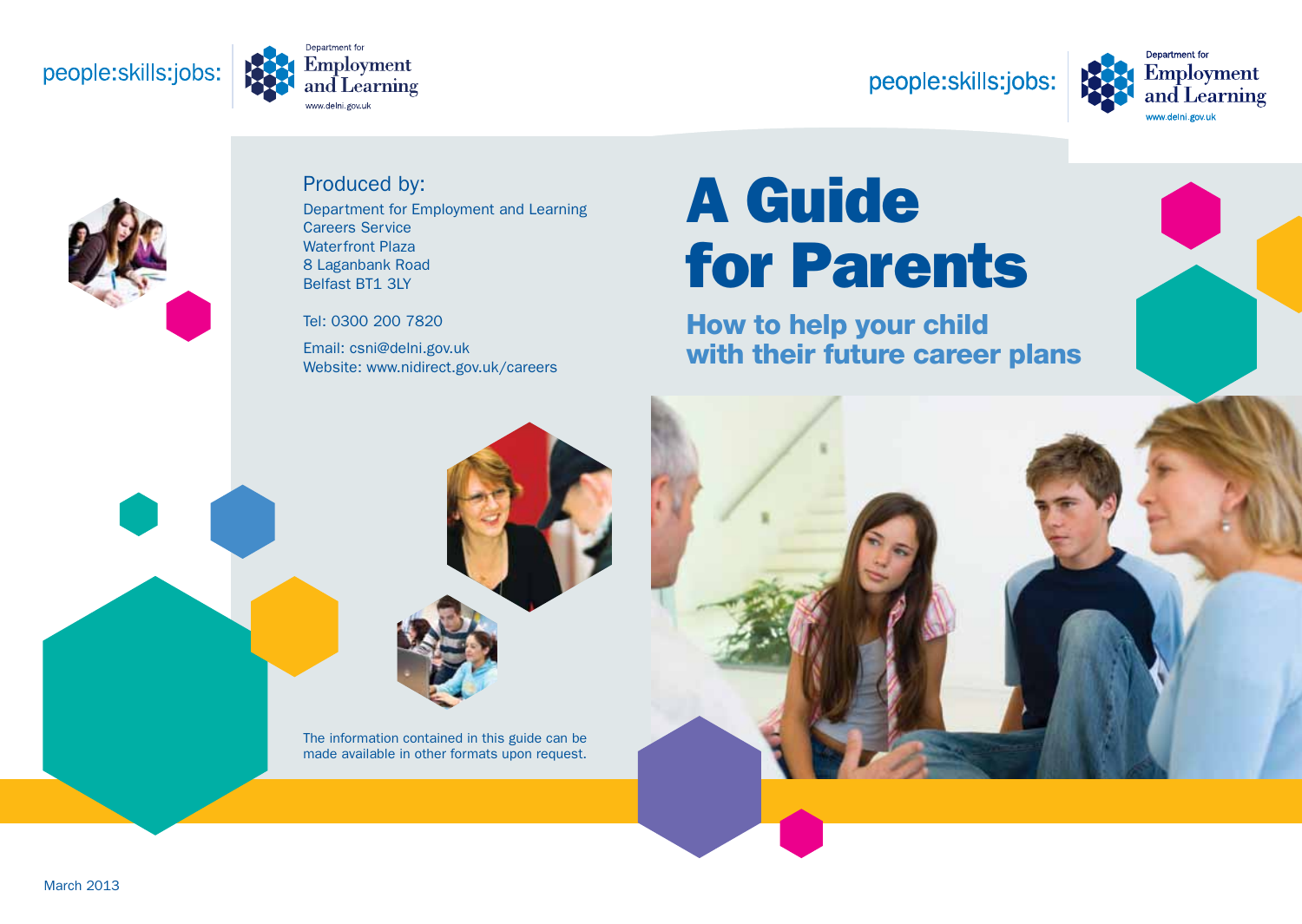The aim of the Department for Employment and Learning is: "To promote learning and skills, to prepare people for work and to support the economy."

#### The aim of the Careers Service is:

"To deliver an effective, impartial and professional careers service to help people realise their career aspirations, enabling them to contribute positively to their community and to the NI economy."



The purpose of this guide is to assist parents or guardians with their child's future career plans and to provide information on the following:

| What careers are likely to be in demand in the future?        | 02 |
|---------------------------------------------------------------|----|
| How can I help my child with their future career plans?       | 04 |
|                                                               | 06 |
| Understanding the different options after Year 12 and 13      | 08 |
| Understanding the different options after Year 14             | 12 |
| How can I help my child make the most of work experience?     | 14 |
| What is the Careers Service and what does it do?              | 16 |
|                                                               | 18 |
|                                                               | 20 |
| My child has a learning and/or physical disability.           | 22 |
| How can my child contact a careers adviser when               | 24 |
| What financial support is available when my child             | 26 |
| Checklist - Helping your child with their future career plans | 28 |
|                                                               | 30 |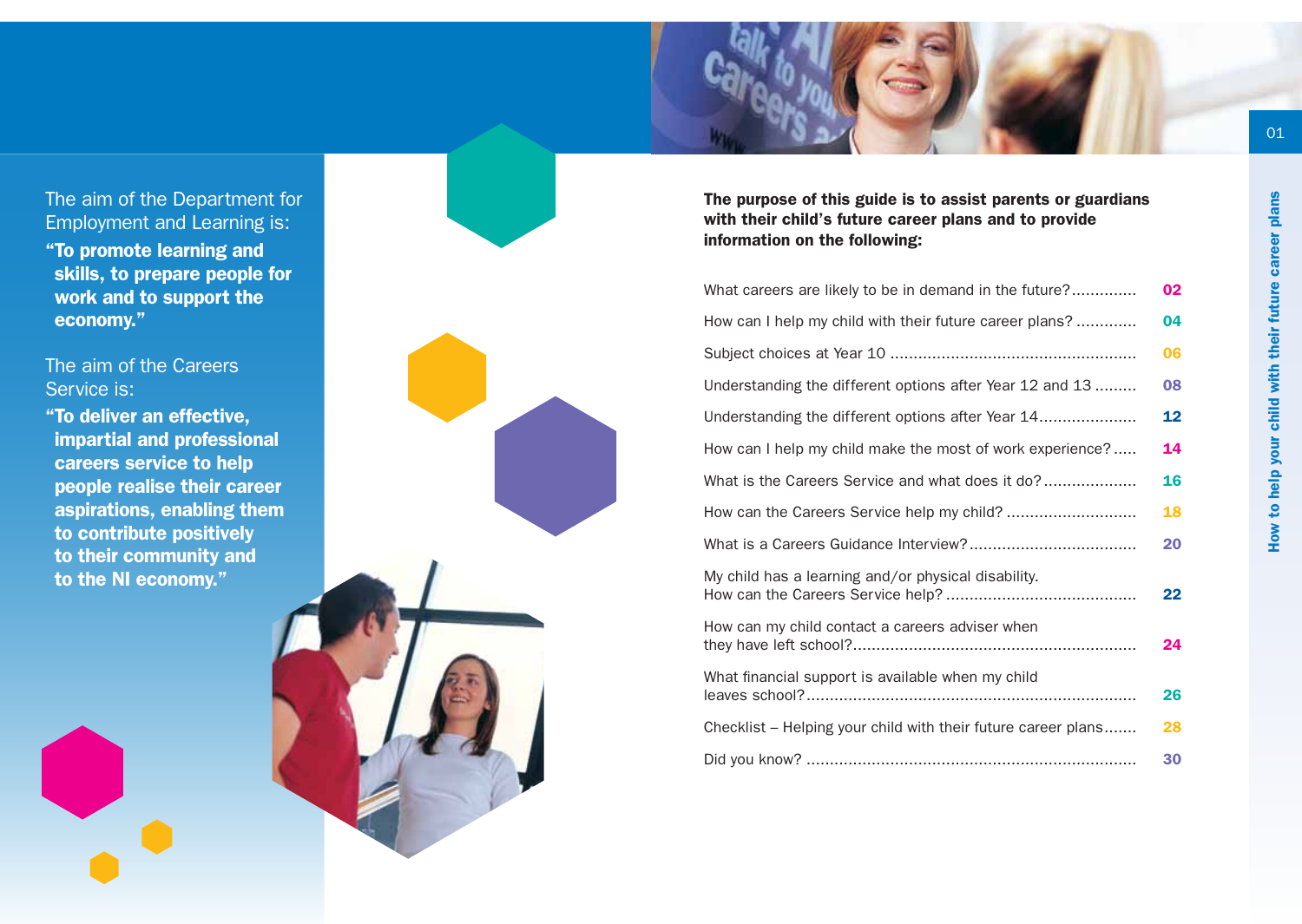### What careers are likely to be in demand in the future?

In an ever changing economy, young people today face a number of challenges and decisions about their future. It is more important than ever that young people make their career choices wisely.

It is very difficult to accurately forecast the job requirements of the future; which sector these will be based in and what qualifications will be required. However, it is accepted that the essential skills needed for the workplace are a good standard of literacy, numeracy, basic computer skills and effective communication skills. Young people need to look for ways to develop these skills through their studies and school based activities, sport, voluntary work and work experience.

While it's important for young people to study subjects that they enjoy, it's also advisable to consider the career opportunities which lie ahead.

The Northern Ireland Executive is working to rebuild and rebalance the economy. The Department for Employment and Learning (DEL) has identified the following sectors as key to future economic success:

#### Rebalancing:

#### • Business Services

(specifically Information and Communication Technology – ICT)

• Financial Services

#### • Manufacturing

(including food and drink processing, advanced manufacturing and advanced engineering)

#### Emerging:

- Life and health sciences
- Creative industries

#### Rebuilding:

- Retail
- Hotels and catering (in support of tourism)



These sectors are expected to offer increasing opportunities for high quality employment. Many of these sectors require people with qualifications in science, technology, engineering or mathematics, often known as STEM subjects. Of course these are not the only career options available. The important issue is that young people research information about future employment opportunities and trends. They should then consider these against their own abilities and aspirations.

Having access to up-to-date information is a critical part of career planning.

For more information visit www.nidirect.gov.uk/careers or find your local careers office.



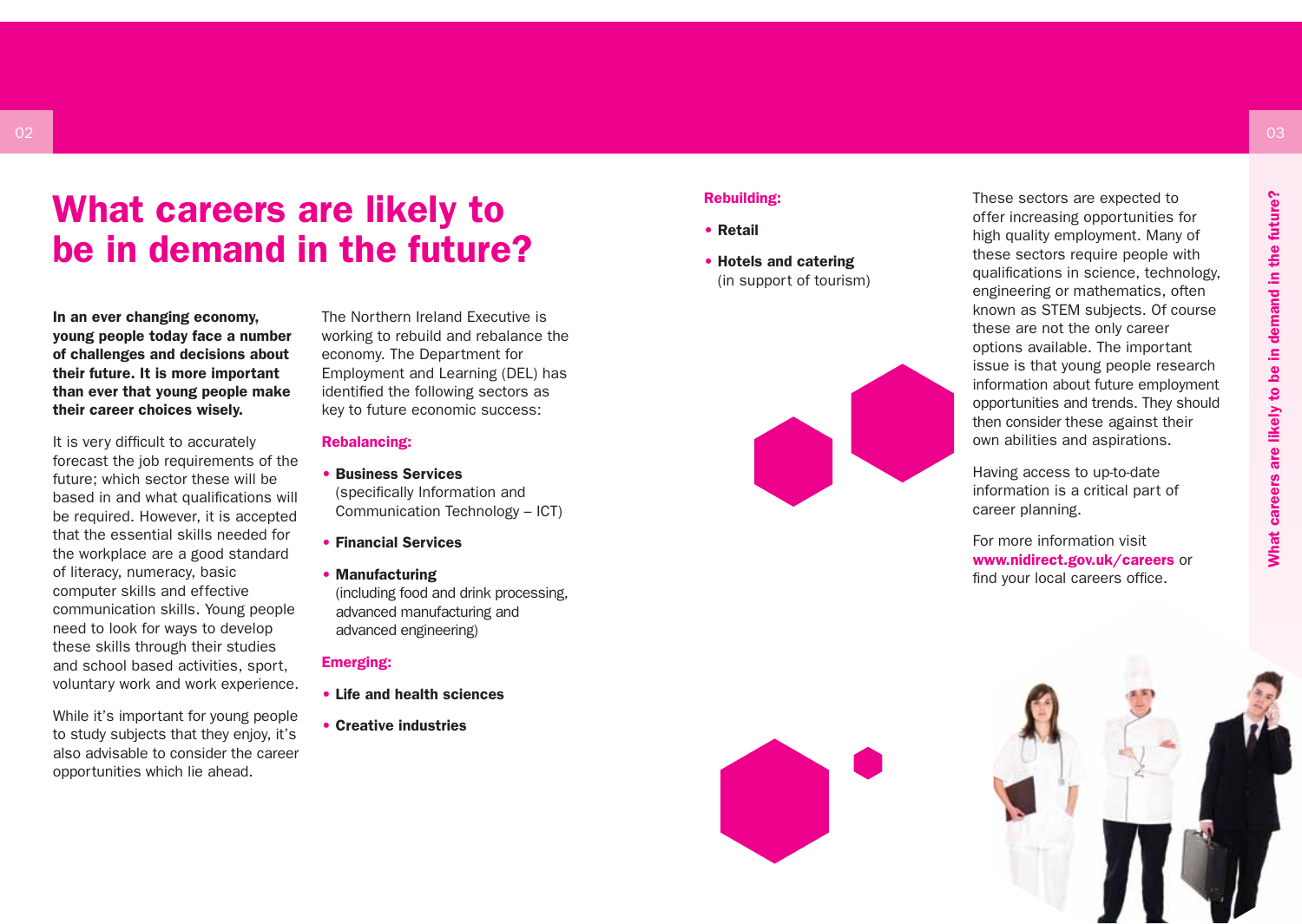### How can I help my child with their future career plans?

As a parent there is a lot you can do to support your child and help them find the career that's right

# for them.<br>GENERAL TIPS

Encourage them to:

- Talk about their career ideas and future plans
- Research a wide range of careers
- Think about their Year 10, 12. 13 and post 14 options in good time and be aware of application deadlines
- Prepare for and make the most of their careers guidance interview with the careers adviser in school
- Find out about entry requirements for school, college, university courses or jobs they are interested in
- Develop their skills through school activities and other interests. This will help them when they are applying for courses or jobs
- Find out about the world of work through work experience opportunities
- Use the Careers Service website www.nidirect.gov.uk/careers where they can:
- Match their interests and abilities to jobs
- Use the A-Z of jobs database for information on over 1500 jobs
- Visit their local careers office where they can speak with a careers adviser – see page 16

In addition you can attend careers events at their school and talk to subject teachers at parents' evenings.

The support of parents is really important when key decisions like subject choices are being made. You may not always think it, but you greatly influence their decision making. However, keep in mind that your child's choices and decisions should be based on their aspirations, abilities and future employment opportunities. It should not just be what you as a parent may want for them.

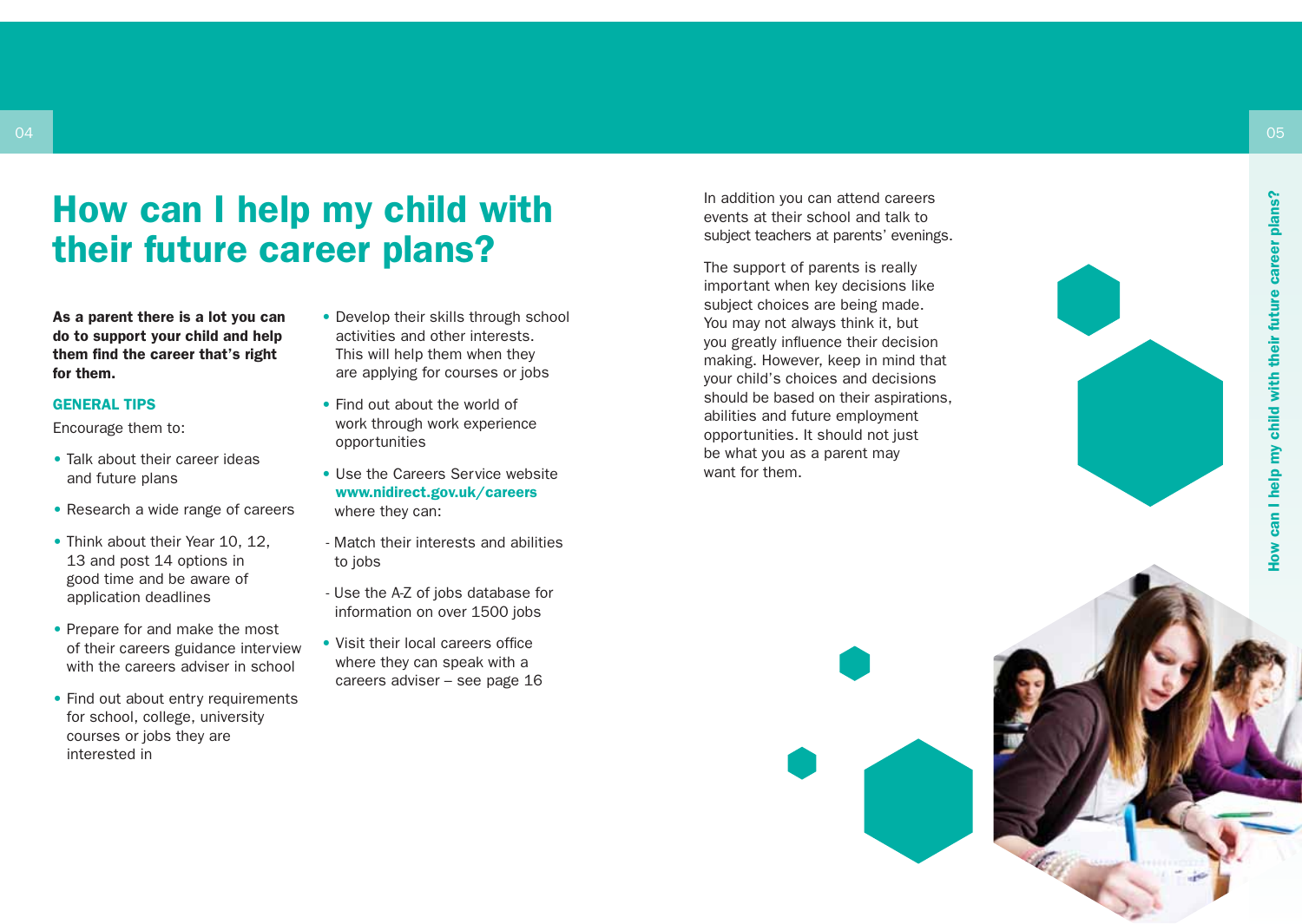# Subject Choices at Year 10

#### During Year 10 your child will be asked to make a choice about some of the subjects or courses they will study in Years 11 and 12.

They will usually be expected to study English, Maths, PE, RE, Learning for Life and Work and develop the Cross-Curricular Skills of Communication, Using Maths and Using ICT.

For more information on the areas of learning at Key Stage 4 (Years 11 & 12) check www.nicurriculum.org.uk

The process of choosing subjects will be organised by the school your child is attending and varies from school to school. With the introduction of the post 14 curriculum (the Entitlement Framework from 2013 refer to page 30) pupils will have access to a much broader, more balanced range and choice of applied and general courses.

A general qualification is one where knowledge, understanding and skills are developed within a subject, e.g. GCSE Maths. An applied qualification is one where knowledge, understanding and skills can be developed through practical demonstration, eg: GCSE Construction. When choosing subjects at Key Stage 4 it is important for your child to be aware that some courses require specific subjects, eg: Science is required to study Nursing.

In addition to the help from the careers teachers in schools, careers advisers provide careers information, advice and guidance to pupils. This is delivered through class talks, group guidance and individual interviews where appropriate.

To help your child decide what to study in Key Stage 4, they should start exploring what sort of person they are.

Get them to think about:

- Subjects they enjoy
- Subjects they are good at or find challenging
- Subjects that can link into career areas
- How they like to learn, (through coursework, exams or a combination of both)
- Hobbies/interests they enjoy
- The type of job they would like to do
- Researching jobs through the Careers Service website
- Talking to the careers adviser
- Talking to their subject teachers

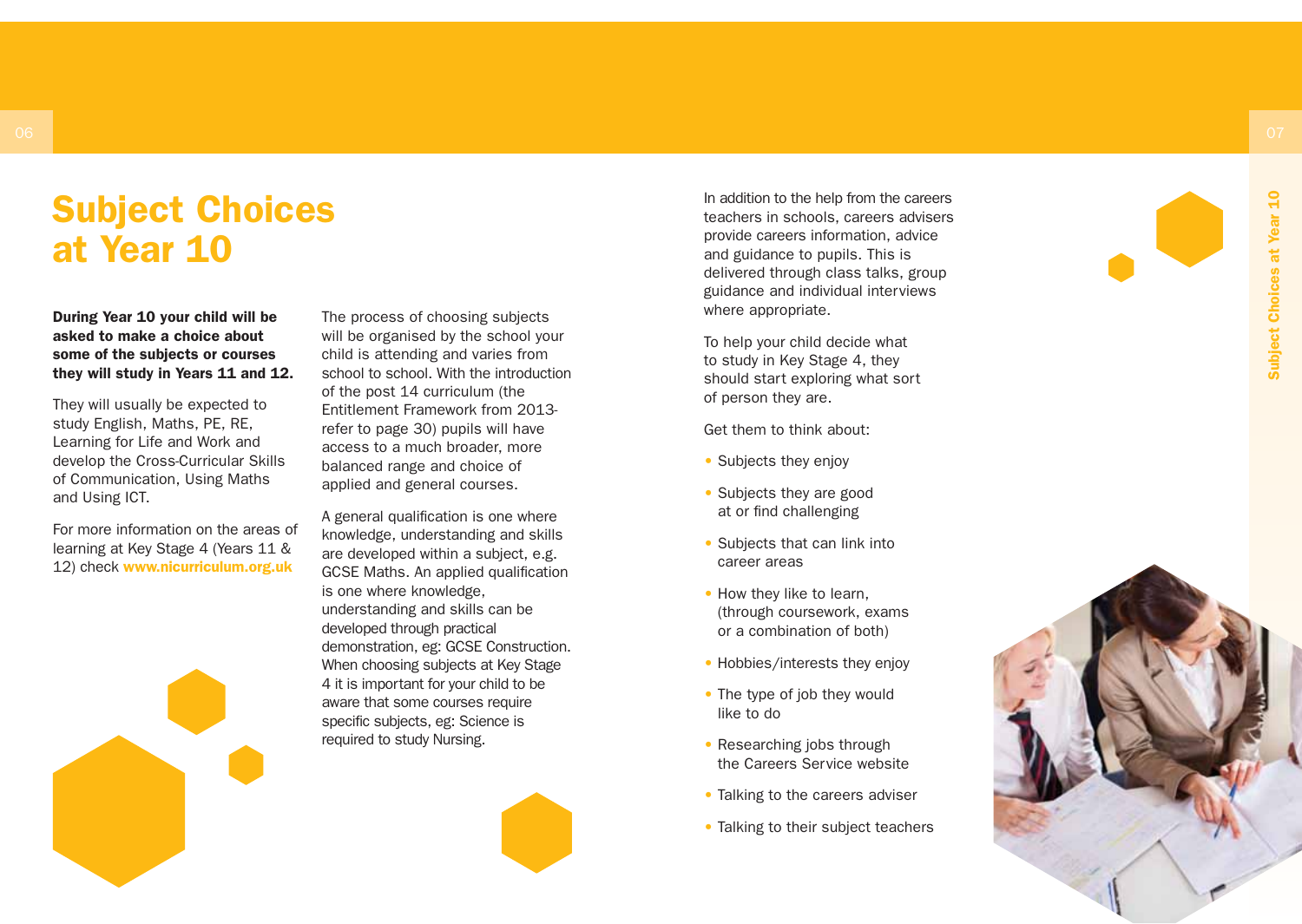### Understanding the different options after Year 12 and 13

Year 12 marks the end of compulsory education for your child and they will have to make a decision on what they want to do next. Making a choice about the future isn't easy as there are lots of options to choose from.

Options include:

08

- Full-time Education in their existing school or transferring to another school
- Further Education college
- On the job training through the Training for Success programme
- Employment opportunities and apprenticeships
- Self employment



Full-time education in their existing school or transferring to another school.

Before thinking about embarking on further study discuss the following with your child:

- Do they enjoy studying?
- Do they need to study further for the type of job they want to do?

Some young people prefer to stay at school. Others may be keen to have a change and study somewhere new. There may be competition for some popular subjects and/ or courses so encourage your child to apply in plenty of time.

If your child decides to continue in full-time education within school they can choose either to stay in their current school or move to a different school for Years 13 and 14. Post Year 12 pupils in school have a greater choice of a broader range of subjects to meet their needs, interests and aptitudes.

#### Further Education college.

If your child decides to continue their studies at a further education college encourage them to attend open days to find out the subjects/ courses on offer and qualifications required. There may be competition for some popular subjects and/or courses so encourage your child to apply in plenty of time.

Northern Ireland currently has six Regional Colleges and an Agricultural College:

- Belfast Metropolitan College
- Northern Regional College
- North West Regional College
- South Eastern Regional College
- Southern Regional College
- South West College
- Cafre (College of Agriculture, Food and Rural Enterprise)

Further information can be found at:

- www.collegesni.ac.uk Tel: 02890 682296
- www.cafre.ac.uk Tel: 02894 426666

#### On the job training through the Training for Success programme

Training for Success is designed specifically for young people aged 16 to 17 years (up to 24 years for those requiring additional support) and provides training to give them the vocational qualifications, skills and experience they need to get a job. Participants receive a nonmeans tested training allowance. Training is delivered across a wide range of suppliers and colleges throughout Northern Ireland. This project is part financed by the European Social Fund.

For more information on Training for Success visit www.nidirect.gov.uk/ trainingforsuccess

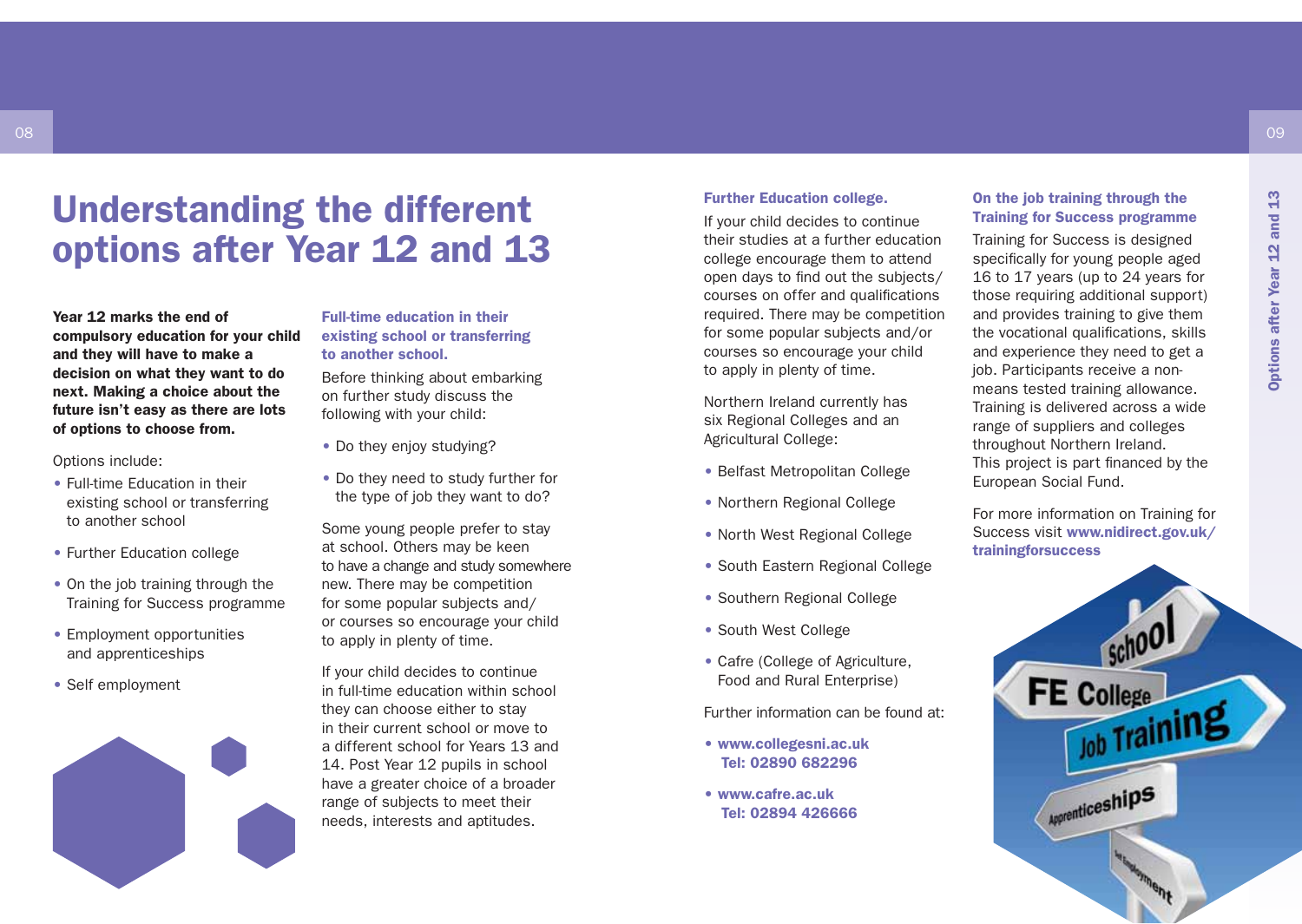#### Training opportunities through the Northern Ireland European Social Fund (NIESF) Programme

10

NIESF Programmes aim to assist individuals aged 16 years and over who are having difficulty in the labour market, such as young people not in education, employment or training (NEETS). Young people aged 16 – 17 years old receive an allowance. Young people over 18 who are disabled or subject of a care order may also qualify for the allowance while participating on the programme.

Training will be delivered by relevant public, private, voluntary or community sector organisations.

For more information visit www.delni.gov.uk/del\_esf\_ directory\_dps\_final2.pdf

Employment opportunities and Apprenticeships

Your child may be keen to get out into the world of work when they leave school but remember that skills, experience and qualifications are important in a very competitive job market.

If your child is considering employment it is important to start looking before they leave school. They may be tempted to take a job where no training is provided particularly if the wage is quite good, but training and qualifications are better for long term success. It is therefore better to look for a job that includes training opportunities.

#### Where to look for job vacancies

- Online at www.jobcentreonline.com
- Newspapers
- Your local Jobs and Benefits office/JobCentre
- Recruitment agencies
- Careers and job fairs
- Careers Service website www.nidirect.gov.uk/ where-to-find-a-job



#### Apprenticeships

If your child has a good idea of where they want to go with their career and like the idea of earning while they learn, an apprenticeship could be for them.

ApprenticeshipsNI is currently the main apprenticeship programme and is part financed by the European Social Fund. It offers training across a wide range of occupational areas to employees who earn a wage while working with experienced staff to learn and develop their skills. An apprentice also receives 'off-the-job' training to work towards achieving a competence based qualification, a knowledge based qualification and Essential Skills.

For more information on apprenticeship courses visit www.nidirect.gov.uk/ apprenticeshipsni or speak with your local careers adviser.

Some employers, mainly large firms offer their own apprenticeships such as British Telecom (BT), NI Water, Bombardier, Pricewaterhouse Cooper etc. Vacancies are advertised in local press, radio and websites.

#### Self Employment

Your child may have a good idea for a business and could be thinking of self employment. Although this is not a common option for the majority of young people, working for themselves may be the right choice for them particularly if they have the right financial backing. Even if this is the case it is a big step and they will need good advice.

The following organisations provide support to help young people turn their business idea into a reality:

- Go for it programme www.goforitni.com
- Prince's Trust Enterprise programme www.princes-trust.org.uk
- Advantage NI www.advantage-ni.com
- NI Business Info www.nibusinessinfo.co.uk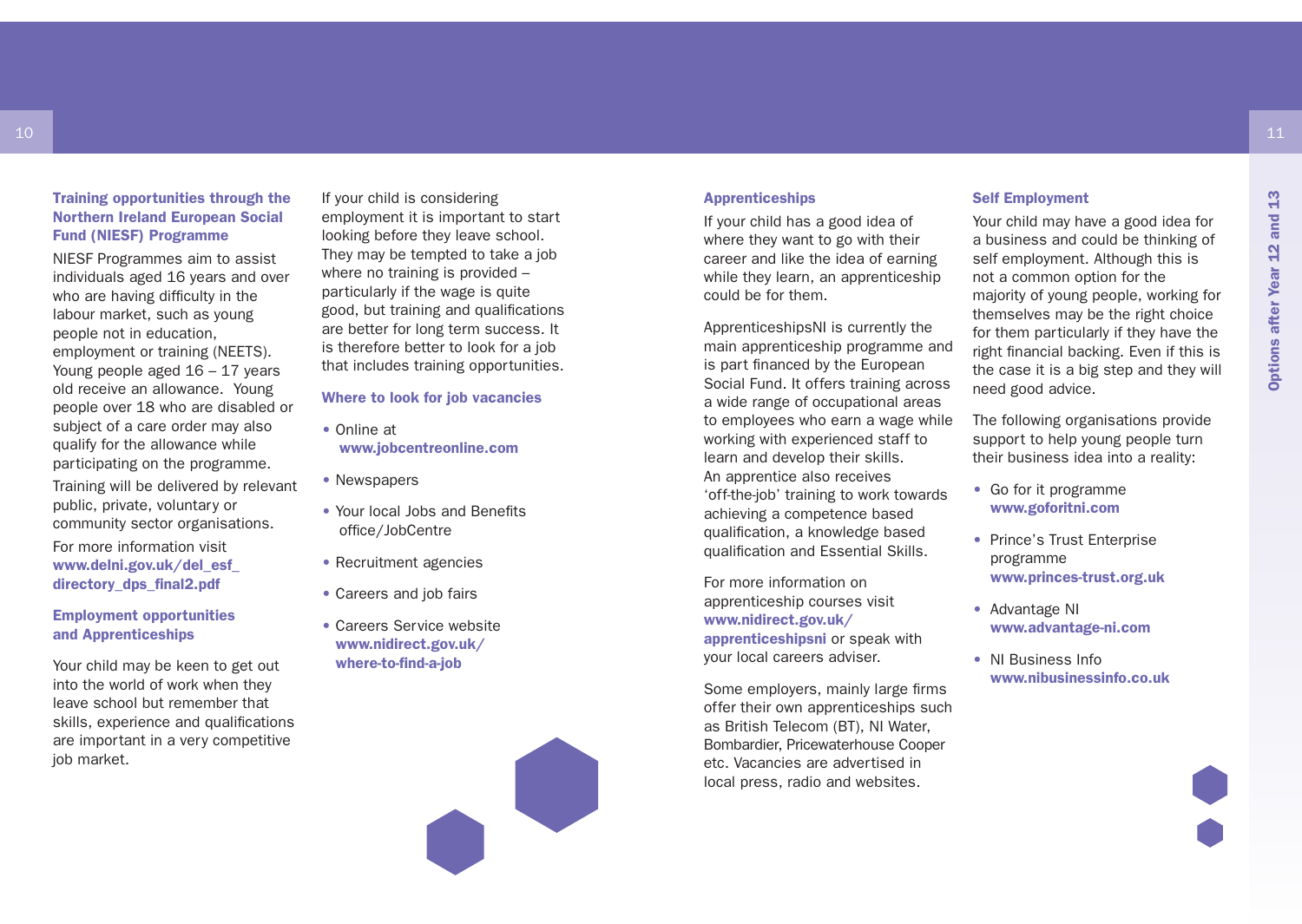### Understanding the different options after Year 14

After Year 14 there are lots of different routes and options for your child to move forward in their personal career journey. From apprenticeships to foundation degrees, employment and gap years there are many opportunities to choose from.

The choice your child makes will be affected by many things like their financial situation, interests, attitude to study, qualifications, the job market etc.

Options include:

- Higher Education full-time/ part-time courses at university or a further education college
- Further Education (FE) full-time/ part-time (refer to page 9)
- Employment opportunities and Apprenticeships (refer to page 10)
- Self employment (refer to page 11)
- Gap year
- Volunteering

#### Higher Education at University

If your child is thinking about going to university it is important to understand the application process and research fully the range of universities, courses and methods of study/assessment. Time and money could be another consideration as to whether full-time or part-time study would best suit their circumstances.

For more information check out:

• www.ucas.ac.uk – Universities and Colleges Admission Service (UCAS)

UCAS is the central organisation through which applications are processed for entry to higher education in the UK

• www.cao.ie – Central Applications Office (CAO)

Central organisation through which applications are processed for entry to higher education institutions in the Republic of Ireland.

• www.open.ac.uk – Open University.

The Open University's unique, world-leading style of distance learning enables you to learn in your own time, at home or wherever you choose – reading, watching or listening to material supplied, doing course activities and assignments with regular support from your tutor.

#### • unistats.direct.gov.uk - Unistats.

Unistats is the official website for comparing data and information on university and college courses from across the UK.

#### Higher Education at a Further Education College

Further education colleges accept direct applicants to higher education courses.

For more information check out:

- Belfast Metropolitan College www.belfastmet.ac.uk
- North West Regional College www.nwrc.ac.uk
- Northern Regional College www.nrc.ac.uk
- Southern Regional College www.src.ac.uk

#### • South West College www.swc.ac.uk

• South Eastern Regional College www.serc.ac.uk

#### Gap year

Your child may choose to take a gap year after they leave school and before they start university or college. This year out can be a great opportunity for them to have a break from their studies, earn some money, gain valuable experience, meet new people, increase independence and learn new skills. Universities, colleges and future employers support gap years as they see the value when students grow in confidence, have a more mature outlook and greater focus when they return to their studies.

But it does take planning and for this reason it is important they have a goal, rather than just taking a year off without any real direction or purpose.

For more information check www.nidirect.gov.uk/ planning-a-gap-year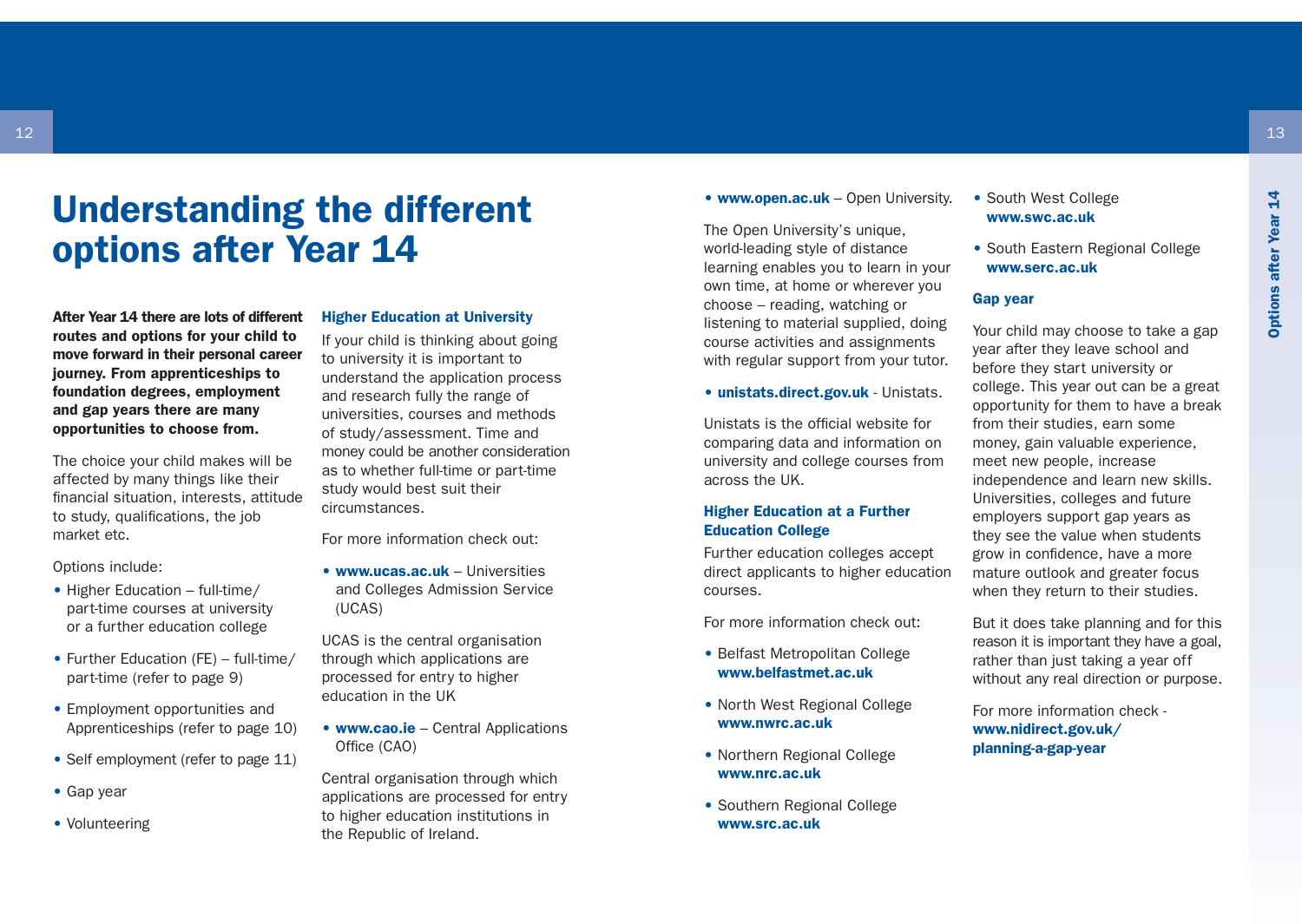### How can I help my child make the most of work experience?

Most schools provide an opportunity for work experience. This is a good chance for your child to find out about the world of work and for them to understand the skills that are needed in the workplace.

It can also be an opportunity for them to find out more about a career that interests them. For some courses or jobs relevant work experience is essential.

Making the most of work experience:

- Encourage your child to plan ahead and think carefully about where they would like to go
- They should keep a diary or record of what they did on work experience - this may be useful later when they are applying for courses or jobs
- Even if they don't get their chosen placement they can still learn a lot about the world of work and the type of skills that employers look for
- Use the long summer break to explore what type of work friends and family do
- Parents can also talk to schools to find out when work experience is due to take place

#### Other activities to help your child find out about the world of work.

Work experience isn't the only opportunity for your child to find out about the world of work. Other activities include:

- Attending careers fairs where students get the chance to talk to employers about work and training
- Talking with people who are doing the job they are interested in
- Visiting local companies
- Visit your local Jobs and Benefits office/JobCentre
- Online at: www.jobcentreonline.com





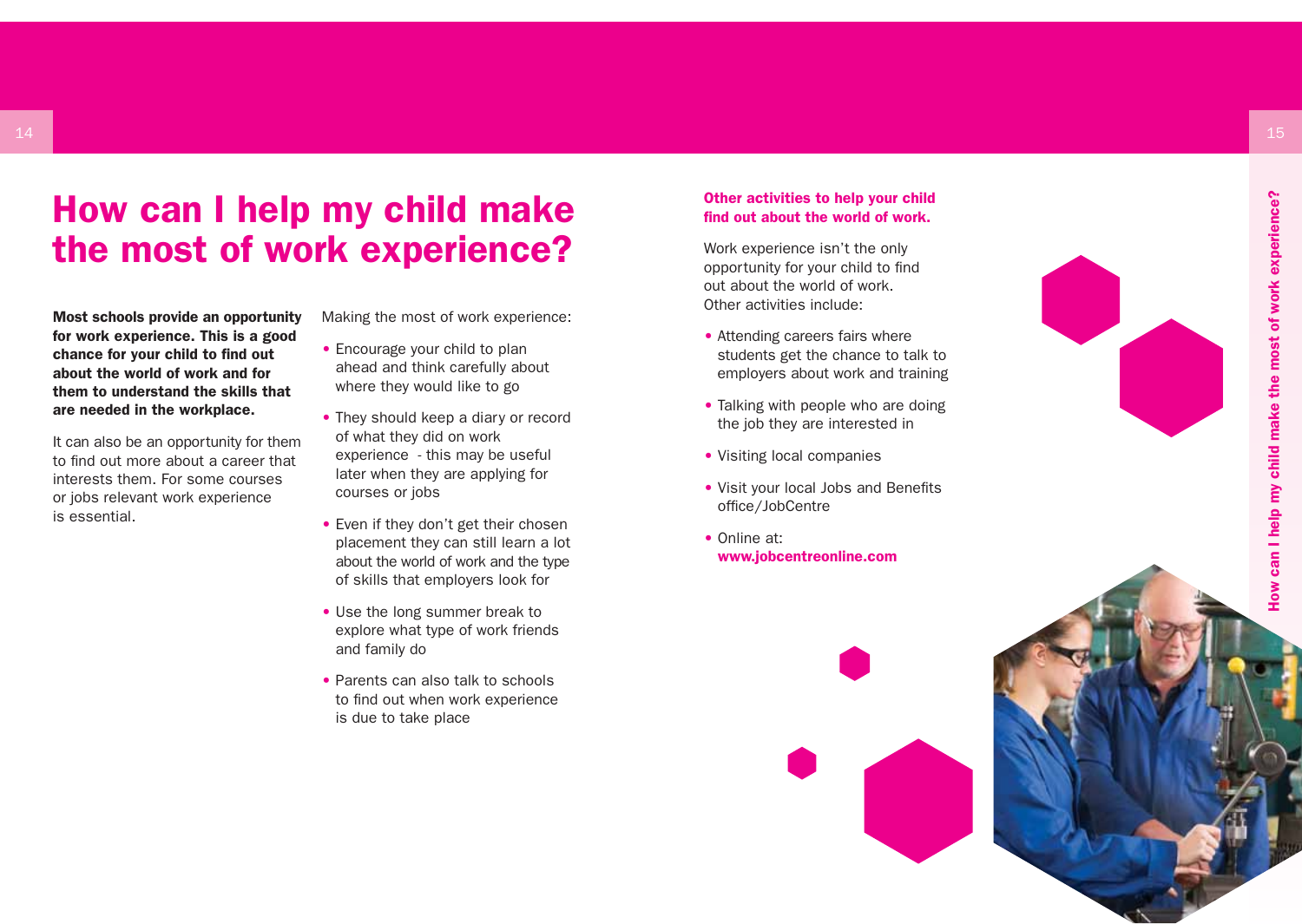## What is the Careers Service and what does it do?

The Careers Service is an integral part of the Department for Employment and Learning and provides free and impartial careers information, advice and guidance service to clients of all ages and abilities throughout Northern Ireland.

This service is available to everyone whether they are employed, unemployed, in training or in education, including students in schools and further and higher education. The Careers Service employs careers advisers who are professionally qualified and are based throughout Northern Ireland in Careers Resource Centres, JobCentres and Jobs and Benefits offices.

To find your nearest careers office, go to www.nidirect.gov.uk/careers or contact 0300 200 7820 .

The Careers Service assists young people and adults who are:

- Unsure what career might suit them
- Unsure of how to plan their next step
- Looking for information on a particular career
- Looking for education/training/ employment opportunities
- Thinking of starting their own business
- Ready for a new career challenge

The Careers Service provides:

#### Information

- on up-to-date employment trends and future job opportunities
- on further and higher education, training and post graduate opportunities
- on working overseas and vacation/voluntary work

#### **Advice**

- on career options
- on CVs, interviews and application forms

#### **Guidance**

• individual careers guidance interviews to help develop personalised career plans



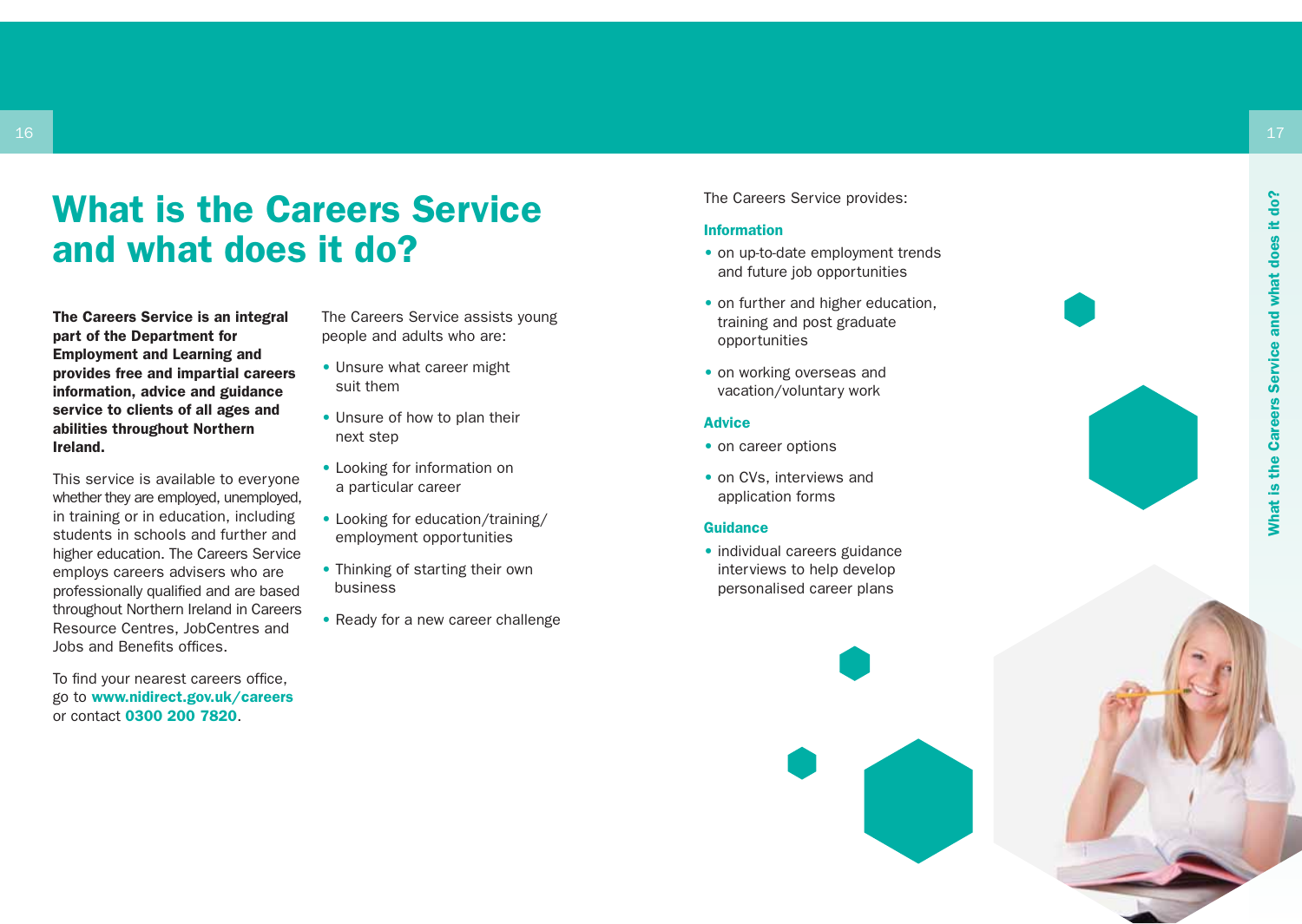### How can the Careers Service help my child?

Whether your child is at school, college, in training, employed or looking for work the Careers Service can help with their career decision making and planning.

#### Careers Adviser in school

While the Careers Service is separate and independent from schools, careers advisers work with all post primary schools in Northern Ireland. The services they provide include:

- Individual career guidance interviews to help with choices from Year 10 onwards
- Class and group talks on careers options/topics
- Information about Further/Higher Education and Training Provision
- Advice on how to find out about different careers and the skills and qualifications needed
- Information about current and future job opportunities
- Help with CVs, application forms and mock interviews

Every Year 12 pupil is offered at least one face to face guidance interview with a professionally qualified careers adviser. This is usually organised through your child's school but you can also arrange an appointment at any one of our offices.

Further information is also available online www.nidirect.gov.uk/careers

#### Careers Teacher in school

Careers teachers play an important role by providing careers education. They help young people to develop self awareness, decision making skills and support them to develop appropriate skills.

Post primary schools are required to deliver a careers education programme which has six core components:

- Timetabled lessons
- Cross-curricular provision
- Individual careers guidance
- Careers information
- Experiences of work
- Personal career planning

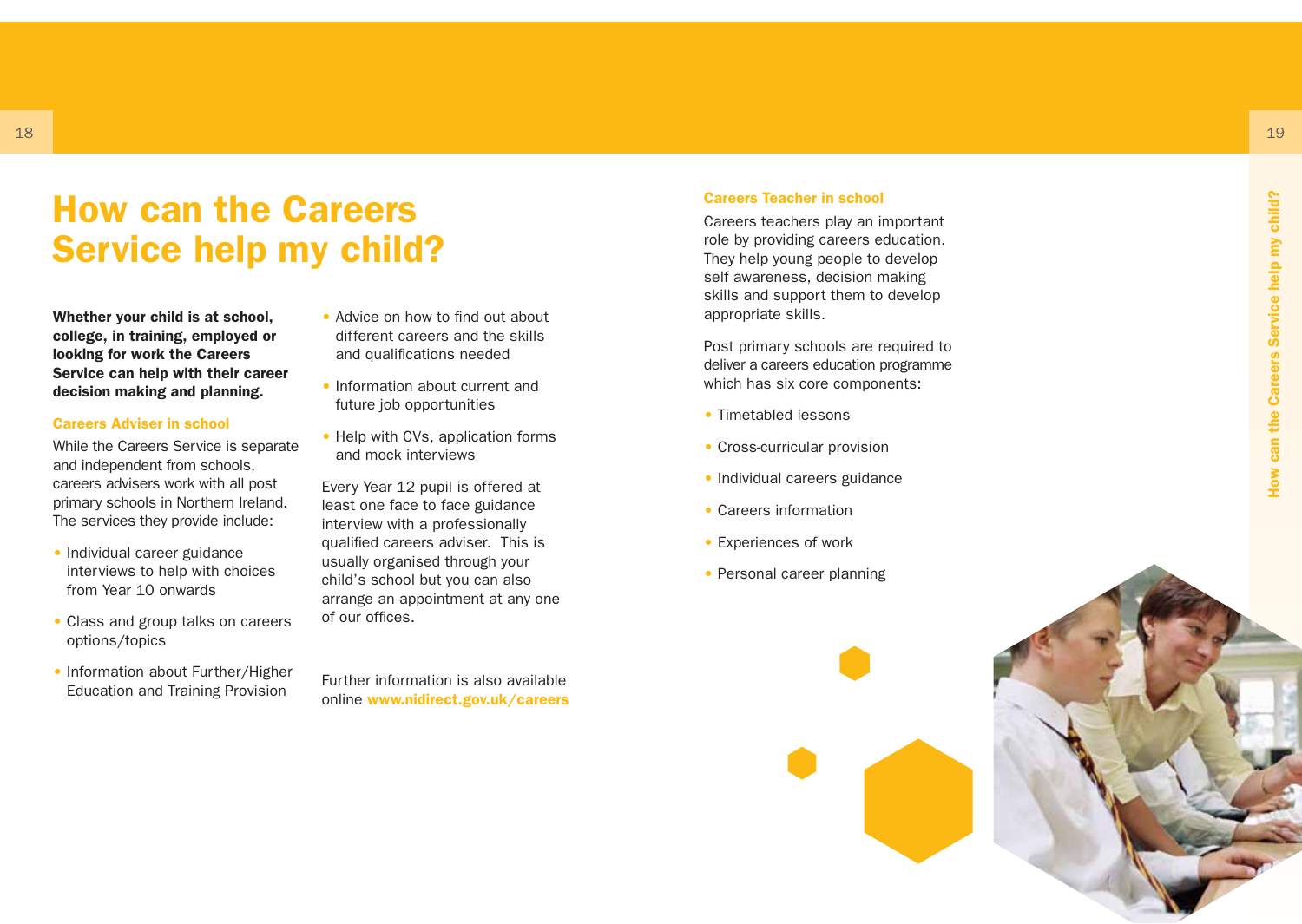### What is a Careers Guidance interview?

A careers guidance interview is an impartial one-to-one meeting with a professionally qualified careers adviser. A guidance interview is available to all clients.

20

In school the guidance interview normally occurs during the course of Year 12 (or Year 10/11 if appropriate). Before your child starts making career decisions they need to know about themselves, their career choices and other opportunities available to them. Encourage your child to find out the name of the careers adviser for their school. You can also contact the school to find out when they will be talking to your child. If your child would like you to attend the interview, this can be arranged with the school and the careers adviser.

The careers guidance interview will increase your child's awareness, enhance decision making skills and maximize their potential to achieve their personal career goals.

#### What can your child do to prepare for their interview?

Think about:

- Their skills e.g. good communicator, team player
- Their personal qualities e.g. friendly, outgoing, well organised
- Their likes and dislikes in terms of jobs, subjects, interests, aptitudes
- Their career ideas and plans
- Barriers they may have e.g. personal, financial
- Oualifications or experience they need for their chosen career

#### What will be discussed?

The careers adviser will help your child explore their interests, how they are getting on in school, likes and dislikes, family influences, barriers, work experience and any careers ideas they may already have. There will also be an opportunity to ask questions. If your child is worried that they have no firm career ideas the careers adviser has a range of resources to help generate career ideas.

A careers action plan will be drawn up to help your child move towards a decision and will address the following issues:

- What stage your child is currently at
- Where your child wants to be
- How will they get there
- Who can help them achieve their goal
- Next steps



It is therefore important to ask your child about their action plan and encourage them to talk it through with you as it will help you see the type of support you will need to offer.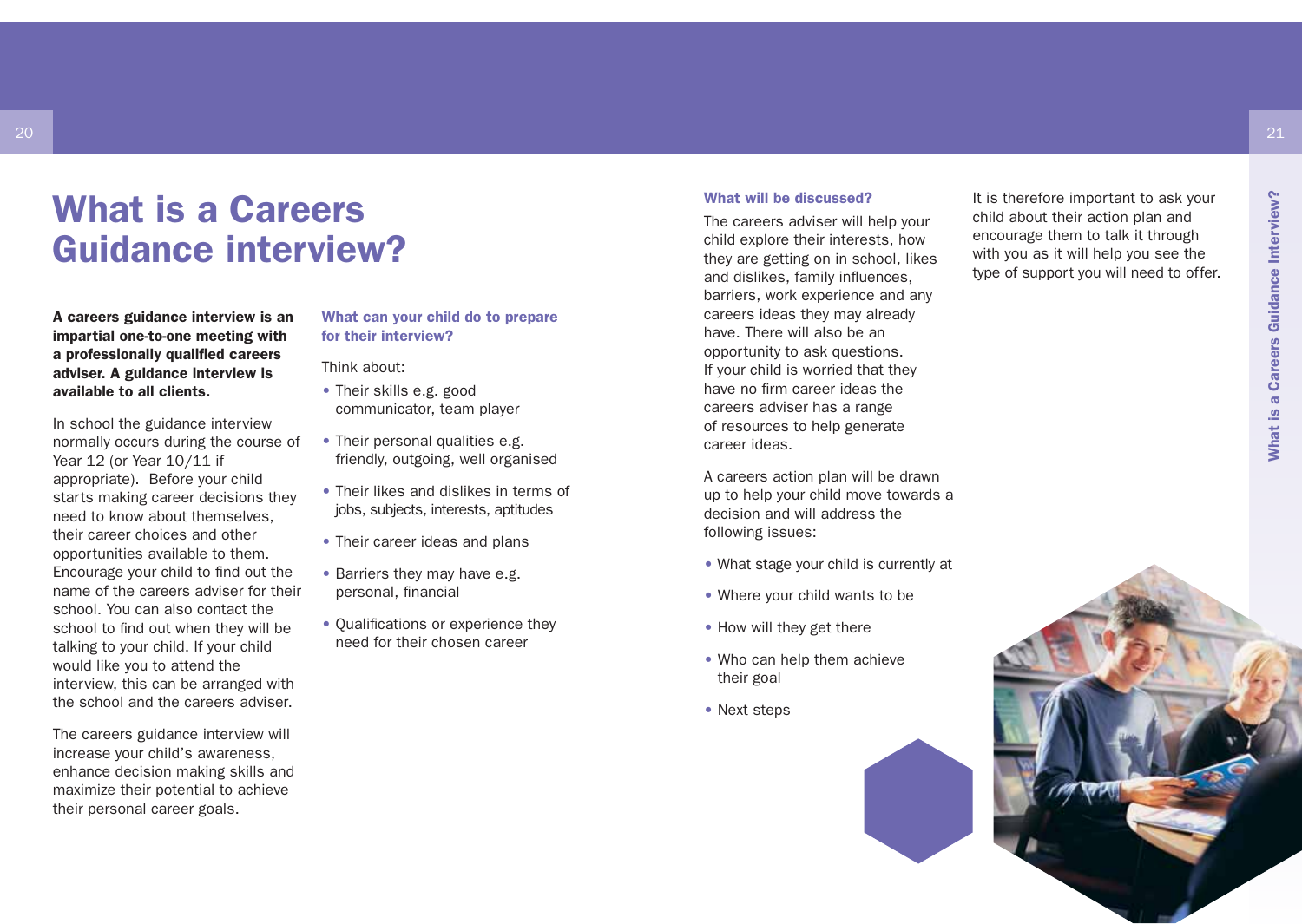### My child has a learning and/or physical disability – how can the Careers Service help?

#### The Careers Service aims to provide an impartial and professional careers service to clients of all ages and abilities.

Careers advisers are trained to tailor support to meet individual needs and abilities. If your child has a learning and/or physical disability the Careers Service can help you and your child plan for the future by outlining appropriate options for education, training and employment and reviewing progress regularly.

The careers adviser will provide you and your child with the information and guidance needed to help with the decision making process.

#### If your child has a Statement of Special Educational Need (SEN)

On or just after your child's 14th birthday your child's school will hold a transition plan meeting. This meeting is the first step to planning and preparing for your child's future and aims to ensure that they make a successful transition to adult life/learning and work.

After this first transition plan meeting your child's Statement of Special Educational Need is reviewed on an annual basis, drawing together information from a range of individuals within and beyond school to discuss and review the progress of your child.

To help you and your child make the best choices for these important years ahead one of our professional careers advisers will be invited to participate in this process.

For further advice you can contact the Careers Service through the Special Education Needs Co-ordinator and/or careers teacher at the school and your local careers office.

#### After school

The Careers Service will continue to offer career services after your child has left school. You and your child can arrange to meet a careers adviser by contacting 0300 200 7820.



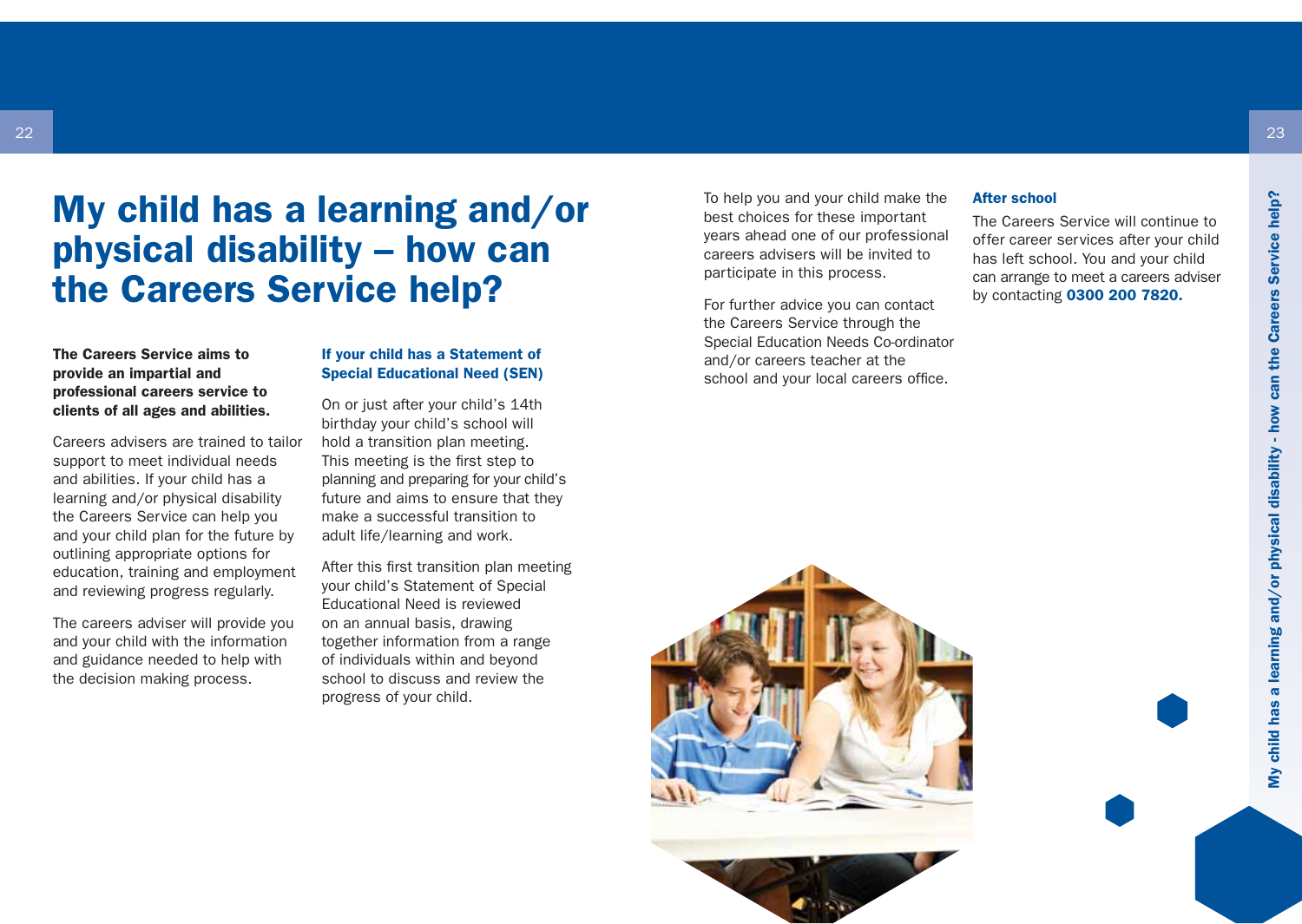### How can my child contact a careers adviser when they have left school?

#### Accessing our services

In addition to the services offered to young people in school, careers advisers are available all year round. You can get in touch in a number of ways:

- by telephone: 0300 200 7820
- by email: csni@delni.gov.uk
- visiting one of our local offices
- through the website: www.nidirect.gov.uk/careers

The Careers Service recognises that parents are a key influence on the career decisions of young people. The guidance that you provide your child at all stages of their education will be invaluable to their eventual academic achievements and their long term outcomes.

We welcome contact from parents and can provide information and advice to help you support your child with their career decisions.

#### Would careers advice help you?

The Careers Service offers careers information, advice and guidance to people of all ages. So if you feel you need help with your own career plans call into your local office and talk with one of our professionally qualified careers advisers or contact us.



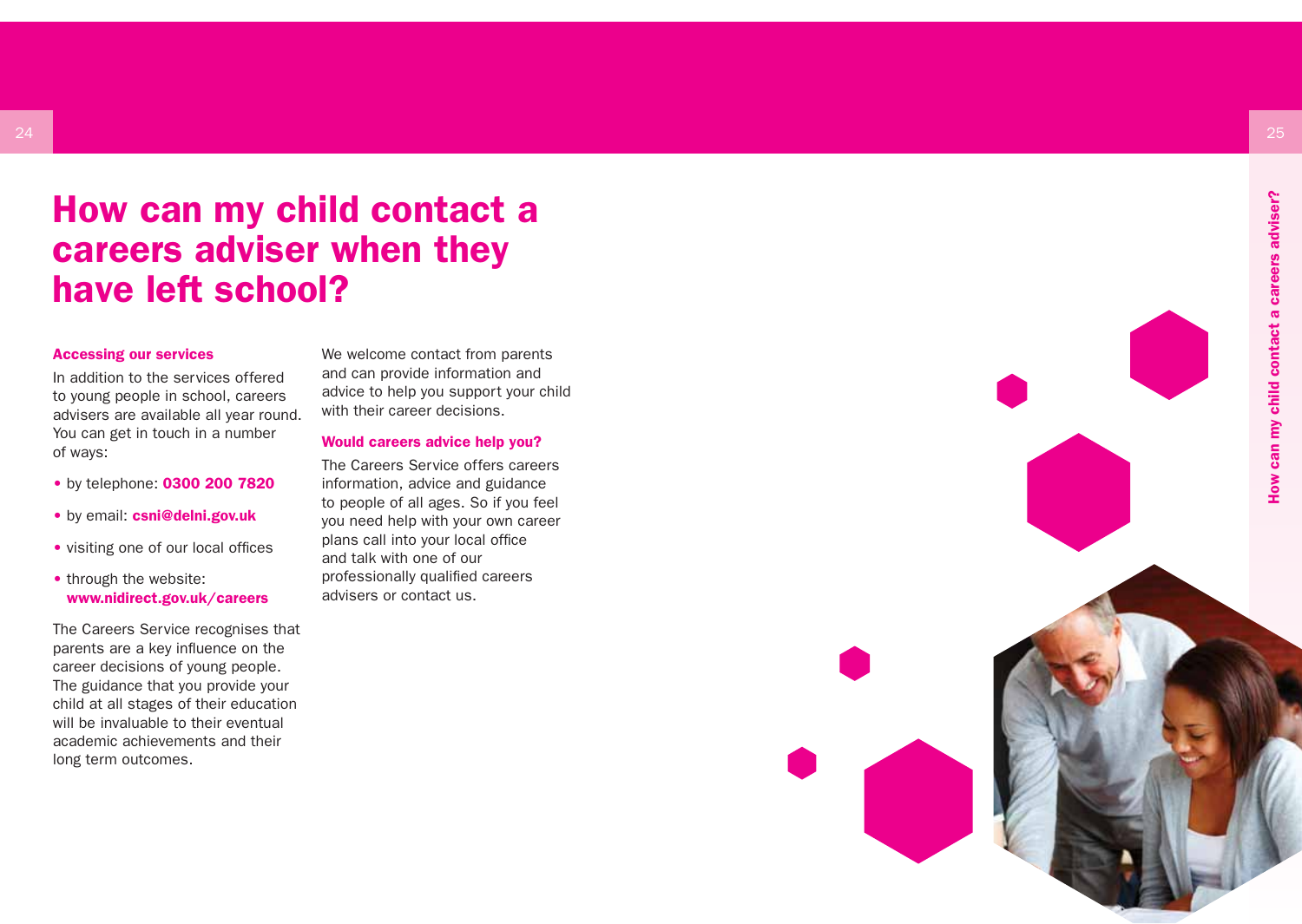### What financial support is available when my child leaves school?

#### Staying on at school or going to FE College

Students age 16 to 19 and in full-time education can apply for a means-tested Education Maintenance Allowance (EMA). Further information is available at www.nidirect.gov.uk or contact EMA Customer Services Team on 0845 601 7646.

#### Further Education Awards

Further Education awards may be available to students who need assistance with buying books, transport and child care costs. Check with your local college or Education & Library Board for more information on what is available.

#### Help with training

Participants on the Training for Success programme will automatically qualify for a non means tested allowance.

Further information is available at: www.nidirect.gov.uk/ trainingforsuccess

The Pathways for Young People suite of provision offers an allowance payable to 16 & 17 year olds not in education, employment or training (NEET) on programmes funded by the Department for Employment and Learning through the European Social Fund.

#### Going to university (Higher Education)

Getting a degree can be costly but support is available for fees and living expenses. Further information is available at:

- www.studentfinanceni.co.uk
- www.nidirect.gov.uk/ studentfinance



#### Other sources of funding

These include grants, bursaries, hardship loans and sponsorships. Information on these is available from individual universities and colleges.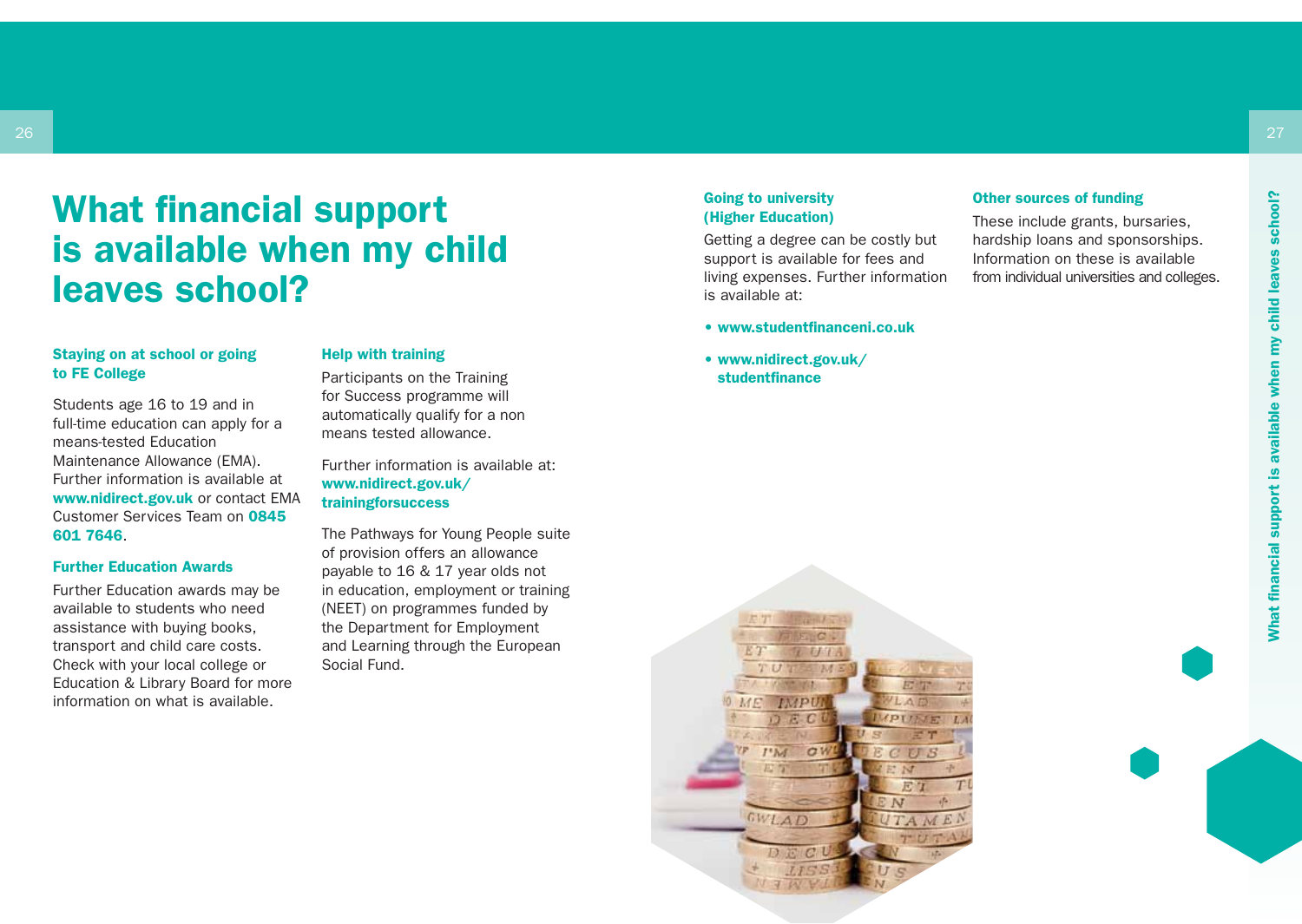## **Checklist**

#### Helping your child with their future career plans

It is important to be aware of your influence in your child's career planning and to make that influence as positive as possible. The most valuable things parents can do to help their child with career planning is keep informed, listen, don't judge, be open to ideas and encourage them to explore all their options.

Here are ten ways you can help prepare and support your child with their future career plans:

- Encourage your child to prepare for and make the most of their careers guidance interview with the Careers Service
- Encourage them to participate in appropriate out of school activities
- Support your child to explore a range of careers
- Help your child plan their career once they have some ideas
- Encourage them to check university websites for the most up to date information and be aware of application deadlines
- Be aware that your child may change their career interest as they become aware of more options
- Encourage them to find out about the world of work
- Encourage your child to talk with adult relatives and friends about the kind of work that they do
- Help and encourage them to stay up-to-date with current careers events
- Remember that career choice is a personal decision. Do not try to steer your child to a particular career because you think it is something you might like

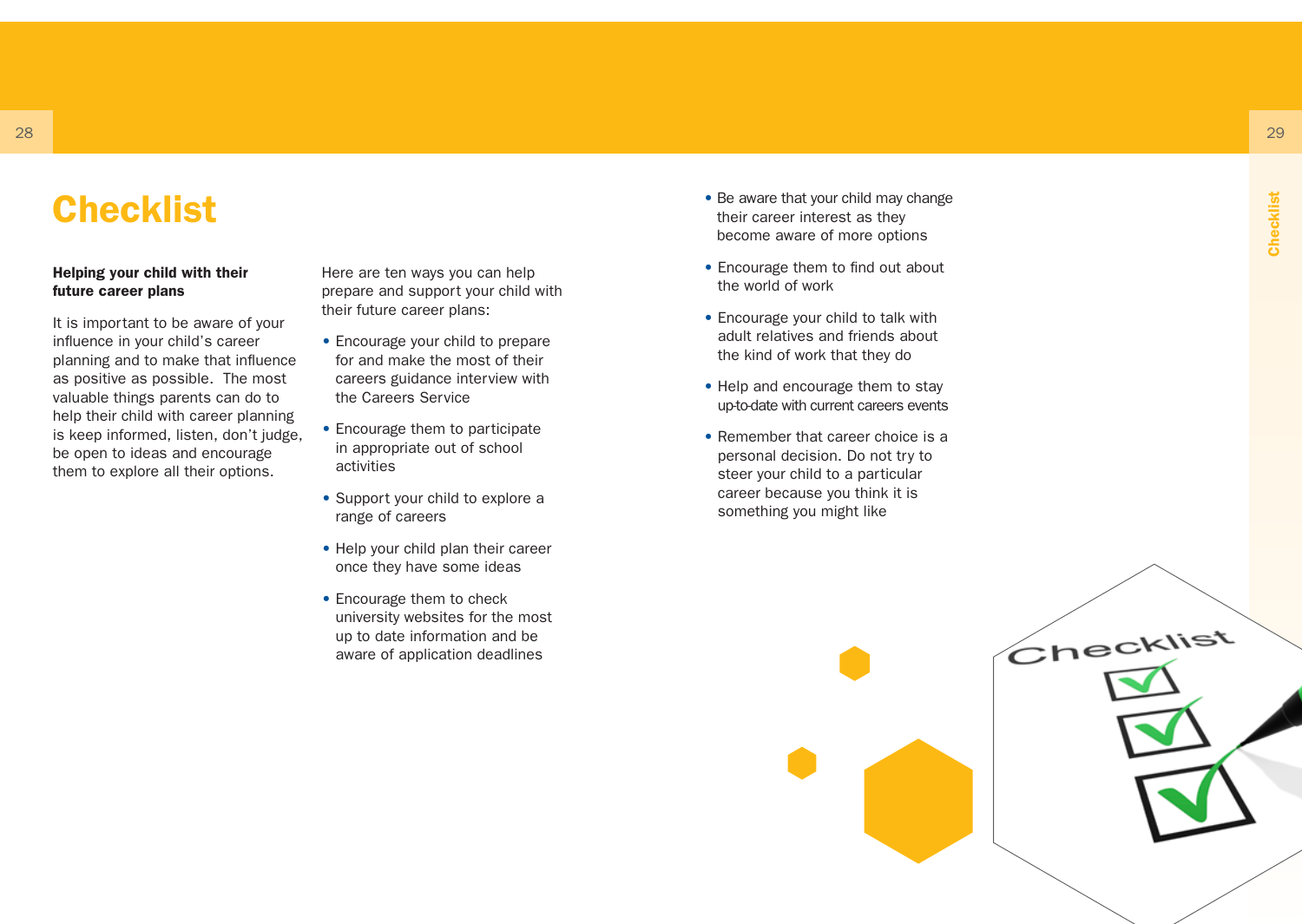### Did you know?

#### ALC – Area Learning Community

is a partnership of schools who are working together to increase and develop curricular provision.

#### ApprenticeshipsNI

is a Northern Ireland programme that offers training to 16 year olds and over, who are employed across a wide range of jobs. It provides recognised training and qualifications to new and existing employees to help meet the demands of local employers.

#### CAO – Central Applications Office

is the central organisation through which applications are processed for entry to higher education institutions in the Republic of Ireland.

#### DEL – Department for Employment and Learning

promotes learning and skills, to prepare people for work and to support the economy.

#### DE – Department of Education

promotes the education of the people of Northern Ireland and ensures the effective implementation of education policy.

#### EF – Entitlement Framework

is a DE policy to encourage schools to enable pupils at Key Stage 4 and post 16 to access a broader range of courses. The emphasis is on providing access to applied (vocational) courses.

#### ELB – Education and Library Boards

ensure education, youth and library support services exist throughout their areas.

#### EMA – Educational Maintenance Allowance

is means tested for 16 to 19 year olds who want to continue their education after school leaving age.

If your child goes into training through one of the components of Training for Success they will automatically qualify for a non means tested EMA.

Pathways for Young People EMA is an allowance payable to 16 & 17 year olds not in education, employment or training (NEET) on programmes funded by DEL through the European Social Fund (ESF).

#### ESA – Education and Skills Authority

is the single authority for the administration of education, subsuming the functions, assets and liabilities of the five Education and Library Boards (ELBs), the Council for Catholic Maintained Schools (CCMS), the Staff Commission and the Youth Council.

#### FE – Further Education

is education which goes beyond what has been achieved in compulsory education, but which is not at degree level (Higher Education). Typically, further education includes A levels, AS levels and vocational qualifications.